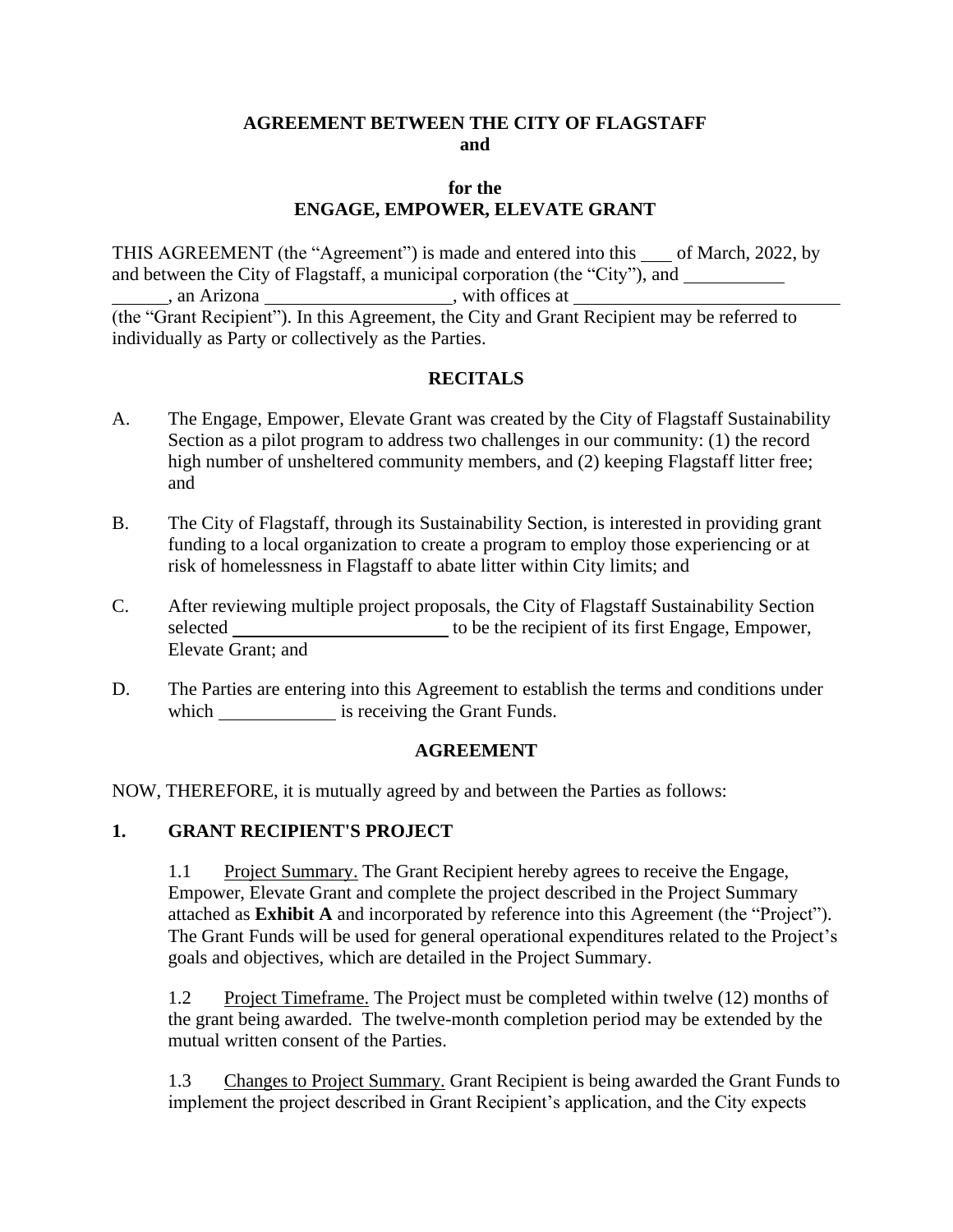Grant Recipient to use the Grant Funds to achieve the Project's described goals and objectives. No amendment(s) shall be made to the Project Summary except by mutual written consent of the Parties. To obtain an amendment to the Project Summary, Grant Recipient must submit a revised Project Summary with a written request for approval. If approved by City, a Project Summary amendment will be drafted and executed by duly authorized signatories before the amendment will become effective.

# **2. AMOUNT AND NATURE OF GRANT AWARD**

2.1 Grant Amount. Subject to all of the terms, covenants, and conditions of this Agreement, the City will award Grant Recipient **thirty thousand dollars (\$30,000)** (the "Grant Funds") to implement the Project. Grant Recipient agrees to be responsible for all sums in excess of this amount necessary to complete the Project. The Grant Recipient agrees to utilize funds available under this Agreement to supplement rather than supplant funds otherwise available. Grant Recipient shall not use the Grant Funds received from the City in any other manner except as provided in this Agreement. Wrongful expenditure of the Grant Funds will constitute a breach of this Agreement and the City shall have the right to terminate this Agreement under the terms and conditions specified in this Agreement.

2.2 Grant Funds Disbursement. The City will disburse Grant Funds as a one-time payment in full to Grant Recipient. Disbursement of Grant Funds will be provided within thirty (30) days after the effective date of this Agreement.

2.3 Documentation of Expenses. Full documentation of eligible expenses must be provided within thirty (30) days following completion of the Project or termination of this Agreement. Copies of all eligible expense receipts totaling the grant award amount must be submitted in PDF format. If the total documented eligible expenses are less than the grant award amount, the unused funds must be returned to the City.

2.4 Limitations on Use of Funds. The Grant Funds may only be used to pay for expenses related to Project administration, as detailed in the Project Summary. Grant funding CANNOT be used for any of the following:

- a. To purchase land or buildings;
- b. To match or augment other City-funded projects;
- c. Project activities outside Flagstaff City limits;
- d. Personal expenses of individuals employed by Grant Recipient;
- e. Grant Recipient expenses not related to the Project.

Any Grant Funds spent on expenses unrelated to the Project will be deemed ineligible expenses and may require that Grant Recipient return Grant Funds to the City pursuant to Section 2.3 above.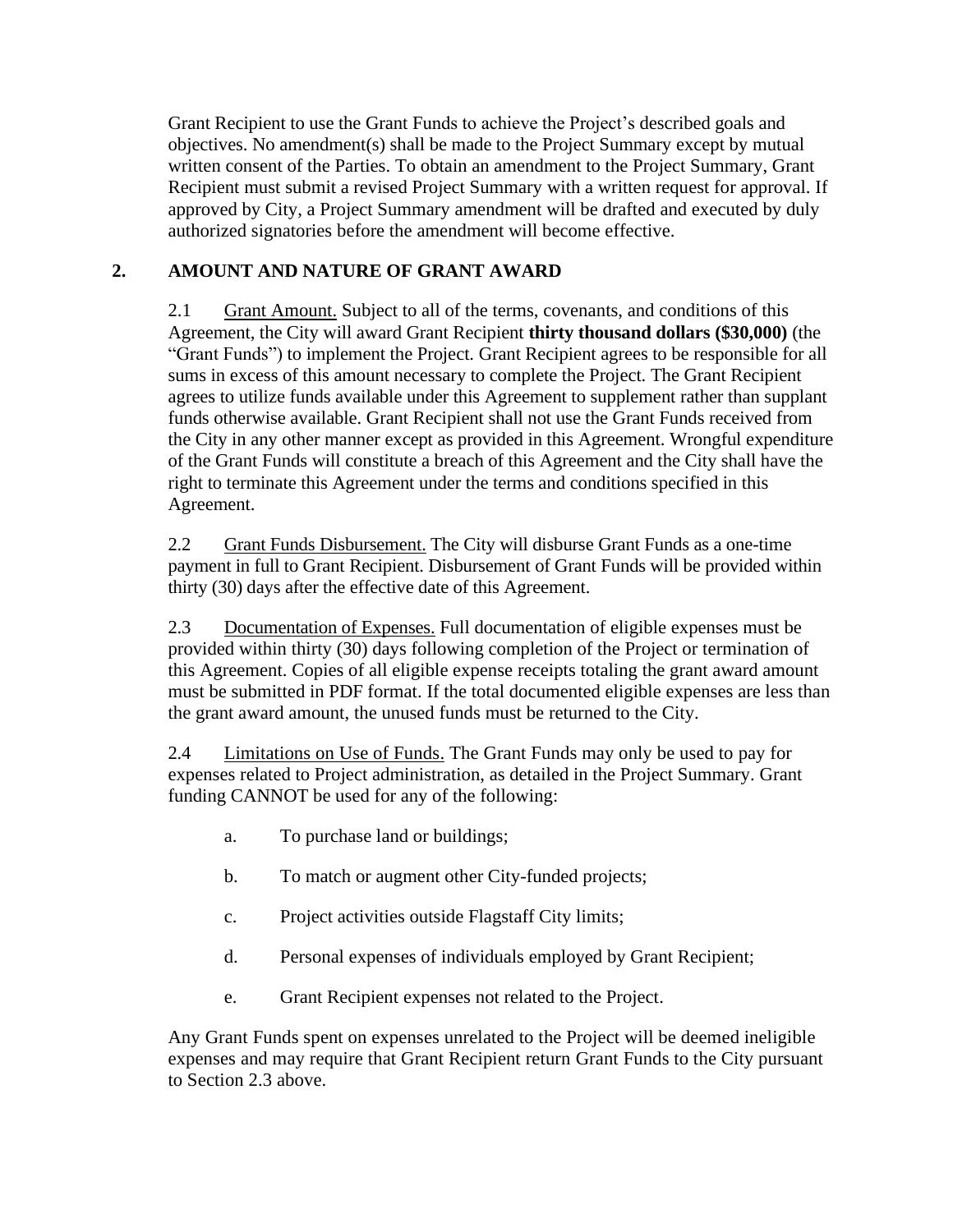# **3. REPORTING**

3.1 Monthly Reporting. The Grant Recipient will provide monthly reports within five (5) working days of the last day of the month. Each monthly report must include the number of Project participants, number of hours worked by each participant, total pay received by each participant, and number of bags of trash and recycling collected. Grant Recipient will work cooperatively with the Community Stewards Program to report needs, successes, and challenges as they occur.

3.2 Final Report. A final report must be provided by the Grant Recipient within thirty (30) days following completion of the Project. The final report must include aggregate calculations of the information provided in prior monthly reports and photo or video documentation of the Project. A final report template will be provided.

3.3 City Council Presentation. Grant Recipient commits to appear before City Council to present its final report and participate in public outreach opportunities related to the grant award. The presentation must highlight project accomplishments, new partnerships, and challenges/difficulties faced.

# **4. EFFECTIVE DATE AND TERM**

This Agreement shall become effective on the date set forth above and will terminate upon the City's acceptance of Grant Recipient's final report, unless terminated earlier as provided herein.

# **5. ADMINISTRATIVE REQUIREMENTS**

5.1 Documentation and Record-Keeping. The Agency shall maintain all records required by federal and state law that are pertinent to the activities to be funded under this Agreement.

5.2 Audits and Inspections. All of the Grant Recipient's records with respect to any matters covered by this Agreement shall be made available to the City at any time during normal business hours, as often as the City or grantor agency deems necessary, unless otherwise protected by law. Failure of the Grant Recipient to comply with the above audit requirements will constitute a violation of this Agreement.

# **6. INDEPENDENT ENTITY STATUS**

The Grant Recipient takes full responsibility for the Project and Project participants. The Grant Recipient is an independent entity in the performance of its activities and functions. The Grant Recipient and City are not and shall not be considered partners or agents of each other and neither shall have the power to bind or obligate the other. Under no circumstances will the Project be considered a joint venture between the City and the Grant Recipient. The Grant Recipient's officers, employees, agents, and subcontractors shall not be considered as officers, employees, agents, or subcontractors of the City. The Grant Recipient shall be responsible for all Project participant claims for Workers' Compensation benefits, or other claims by participants arising as a result of activities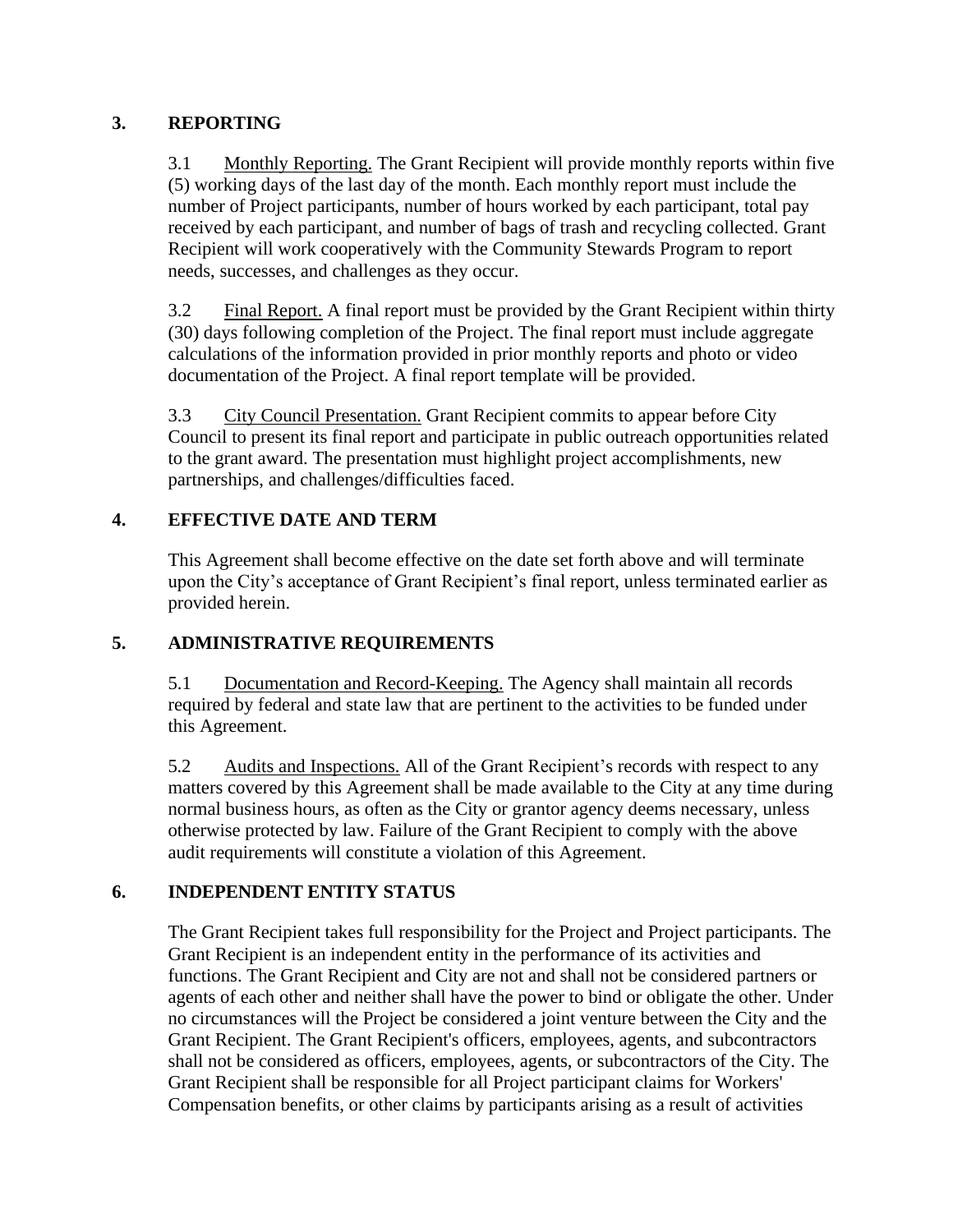funded in whole or in part from the proceeds of this Agreement, and the Grant Recipient shall hold the City harmless for any and all such claims.

# **7. UNFORESEEN DELAY IN PERFORMANCE**

Grant Recipient shall not be considered in breach or default of its obligations to make satisfactory progress toward the completion of the Project if delay in the performance of such obligations is due to unforeseeable circumstances beyond its control. The time for performance may be extended for any period of the unforeseen delay, as determined by the City.

### **8. INSURANCE**

8.1 The Grant Recipient shall procure and maintain commercial general liability and workers' compensation insurance with the following minimum policy limits:

| a.    | Commercial General Liability - Occurrence Form |  |
|-------|------------------------------------------------|--|
|       |                                                |  |
|       |                                                |  |
|       |                                                |  |
| $b$ . | Workers' Compensation and Employer's Liability |  |
|       |                                                |  |
|       |                                                |  |
|       |                                                |  |
|       |                                                |  |

8.2 Minimum Requirements. The insurance requirements herein are minimum requirements for this Agreement and in no way limit the indemnity covenants contained in this Agreement. The City in no way warrants that the minimum limits contained herein are sufficient to protect the Grant Recipient from liabilities that might arise out of the performance of the Project, and the Grant Recipient is free to purchase additional insurance as may be determined necessary.

8.3 Verification of Coverage. The Grant Recipient shall furnish the City with Certificates of Insurance as required by this Agreement. The certificates for each insurance policy shall be signed by a person authorized by that insurer to bind coverage on its behalf. Any policy endorsements that restrict or limit coverage shall be clearly noted on the Certificate of Insurance. The Project name/description and City contract number shall be noted on the certificates of insurance. The City must receive and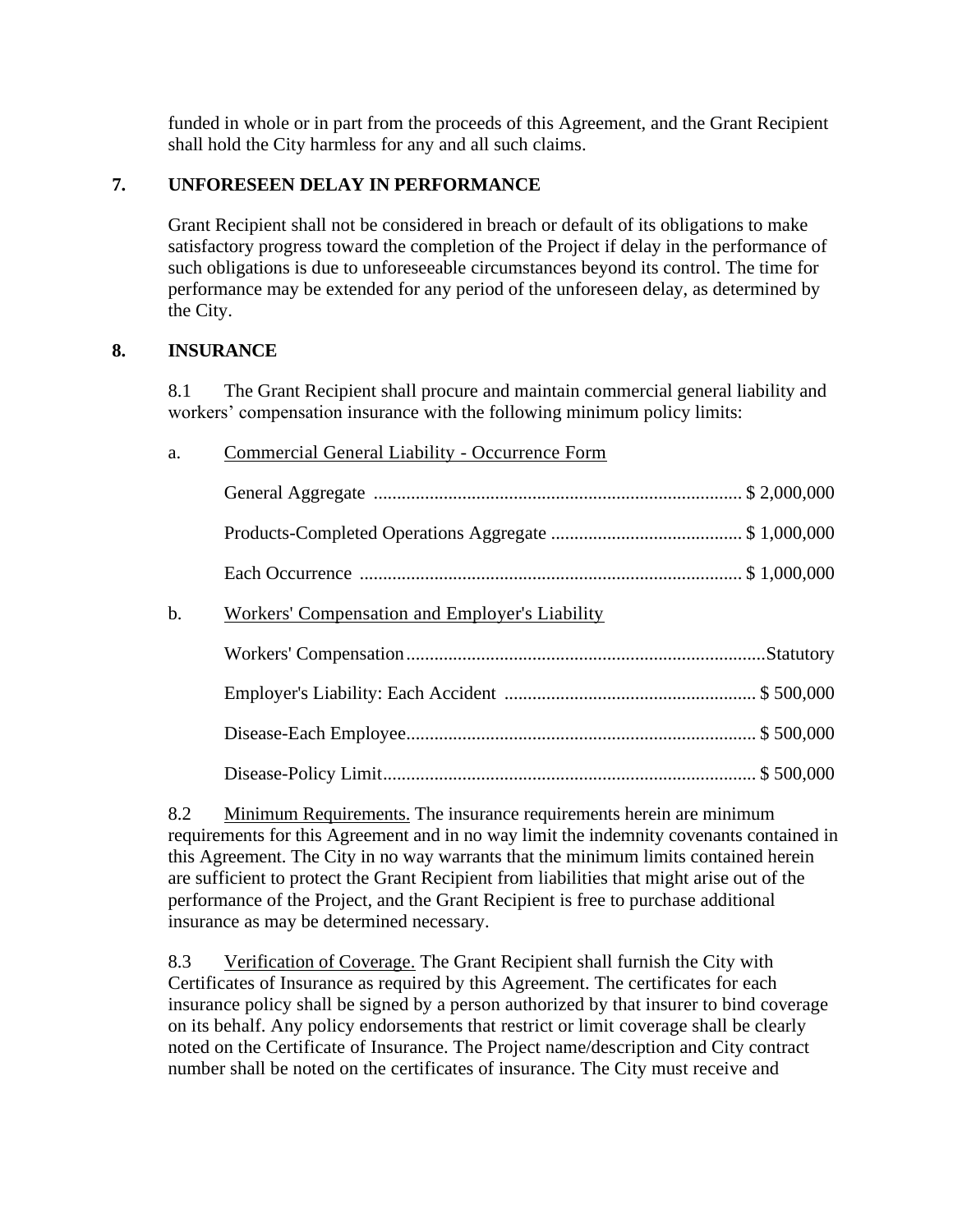approve all certificates of insurance and endorsements before the Agency commences work.

8.4 Failure to Maintain. Each insurance policy required by this Agreement shall be in effect at or prior to execution of this Agreement and remain in effect for the duration of this Agreement. Failure to maintain the insurance policies as required by this Agreement or to provide evidence of renewal shall be a material breach of Agreement.

### **9. DEFAULT/REMEDIES**

In the event of any default or breach of this Agreement or any of its terms or conditions by either Party, such Party shall, upon written notice from the other, proceed immediately to cure or remedy such default or breach. Any established breach or default shall be remedied within fourteen (14) days after receipt of such notice. In case such action is not taken or not diligently pursued, or the default or breach is not cured or remedied within fourteen (14) days, the aggrieved Party may terminate this Agreement or institute such proceedings as may be necessary or desirable in its opinion to cure and remedy such default or breach, including, but not limited to, proceedings to compel specific performance by the Party in default or breach of its obligations. Notwithstanding the foregoing, in the event of a breach of any term of this Agreement by the Grant Recipient, the City, at its sole election and in addition to any other remedy, may immediately seek reimbursement of unused funds previously disbursed.

### **10. INDEMNIFICATION AND HOLD HARMLESS PROVISIONS**

To the fullest extent permitted by law, the Grant Recipient agrees to defend, indemnify, save, and hold harmless the City, its officers, officials, agents, and employees from and against any and all claims, demands, actions, liabilities, damages, losses, or expenses, including court costs, attorney's fees, and costs of claim processing, investigation, and litigation (hereinafter collectively referred to as "Claims") that arise out of any actual or alleged bodily injury to any person (including death) or property damage caused or alleged to have been caused, in whole or in part, by the acts, errors, omissions, or negligence of the Grant Recipient or any of Grant Recipient's directors, officers, agents, employees, or volunteers in connection with or incident to this Agreement. This indemnity provision shall survive the termination, cancellation, or revocation, whether in whole or in part, of this Agreement.

#### **11. NOTICES**

Any notice or other communication required or permitted to be given under this Agreement shall be in writing and sent to the address given below for the Party to be notified, or to such other address, notice of which is given in accordance with this Section:

If to City: If to Grant Recipient:

Stacey Brechler-Knaggs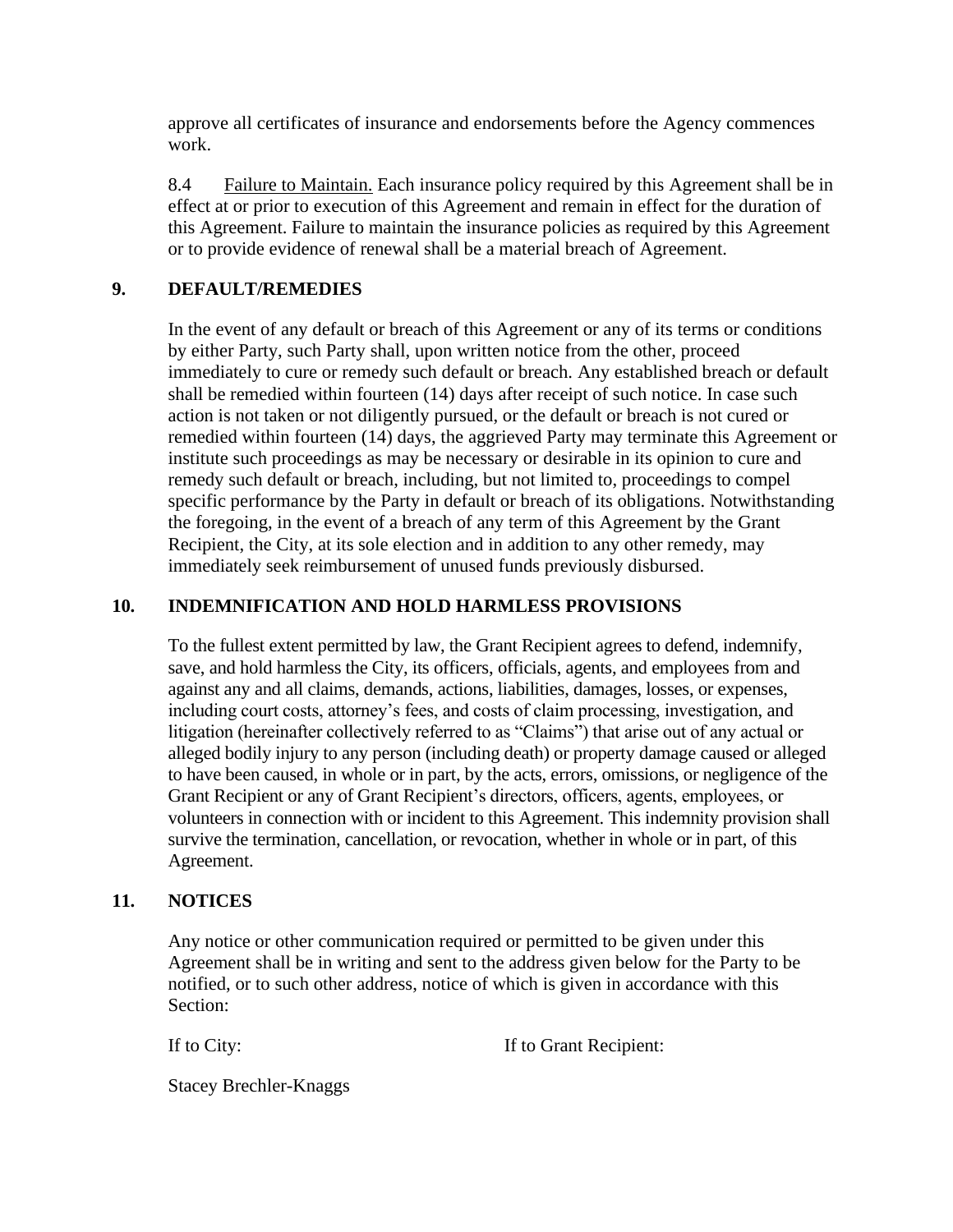Grants Administrator 211 W. Aspen Ave. Flagstaff, AZ 86001 (928) 213-2227

Copy to:

Marissa Molloy City of Flagstaff Sustainability Program 419 N. Mogollon St. Flagstaff, AZ 86001 928-213-2152

### **12. NON-DISCRIMINATION**

The Grant Recipient shall not discriminate against any employee or applicant for employment or person to whom it provides services because of race, color, religion, sex, national origin, disability, genetic information, veteran's status, pregnancy, and/or familial status, and represents and warrants that it complies with all applicable federal, state, and local laws and executive orders regarding employment.

### **13. COMPLIANCE WITH ALL LAWS**

The Grant Recipient shall comply with all City, State, and Federal laws and regulations, including the City of Flagstaff's Minimum Wage Ordinance (City Code Chapter 15-01).

#### **14. GOVERNING LAW**

This Agreement shall be governed, interpreted, and enforced in accordance with the laws of the State of Arizona.

#### **15. DISPUTE RESOLUTION**

The Parties shall have the right to litigate any disputes that arise under this Agreement. Any litigation brought by a Party against another Party to enforce the provisions of this Agreement must be filed in the Coconino County Superior Court. In the event any action at law or in equity is instituted between the Parties in connection with this Agreement, the prevailing Party in the action will be entitled to its costs including reasonable attorneys' fees and court costs from the non-prevailing Party.

#### **16. CANCELLATION FOR CONFLICT OF INTEREST**

This Agreement may be terminated pursuant to the provisions of A.R.S. 38-511.

#### **17. NO ASSIGNMENT**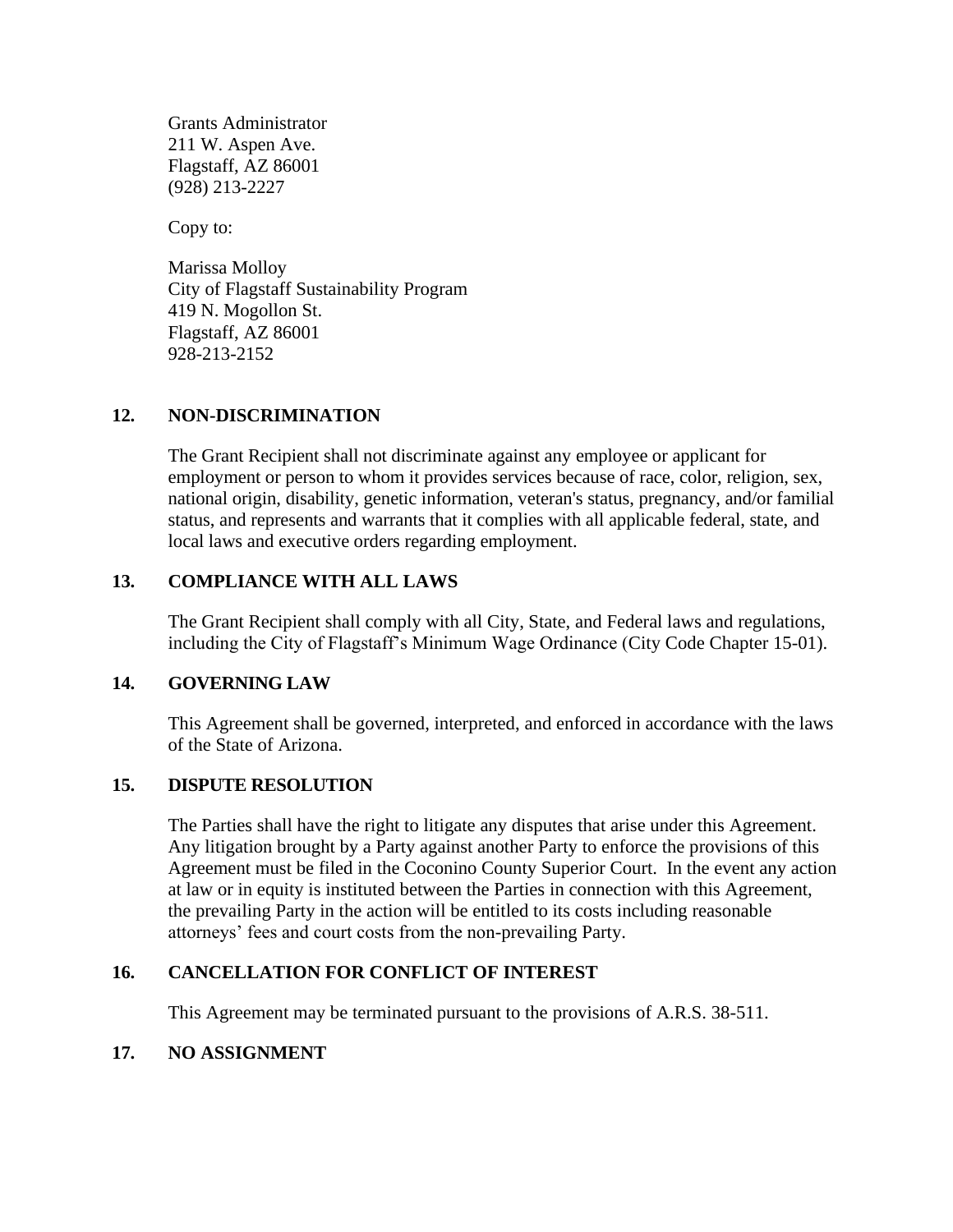This Agreement is not assignable by any of the Parties. Any attempt to do so shall render the assignment null and void and the Agreement may be terminated immediately by the non-assigning Party.

### **18. HEADINGS**

The headings used in this Agreement are for convenience only and are not intended to alter or affect the meaning of any provision of this Agreement.

### **19. INTEGRATION; MODIFICATION**

The Parties acknowledge and agree that they have not relied upon any statements, representations, agreements, or warranties, except as expressed in this Agreement, and that this Agreement constitutes the Parties' entire agreement with respect to the matters addressed. All prior or contemporaneous agreements and understandings, oral or written, with respect to such matters are superseded by and merged in this Agreement. This Agreement may be modified or amended only by written agreement signed by or for both Parties, and any such modification or amendment will become effective on the date so specified.

# **20. AUTHORITY TO CONTRACT**

Each Party represents and warrants that it has full power and authority to enter into this Agreement and perform its obligations hereunder and has taken all required acts or actions necessary to authority the same.

# **(SIGNATURES APPEAR ON FOLLOWING PAGE)**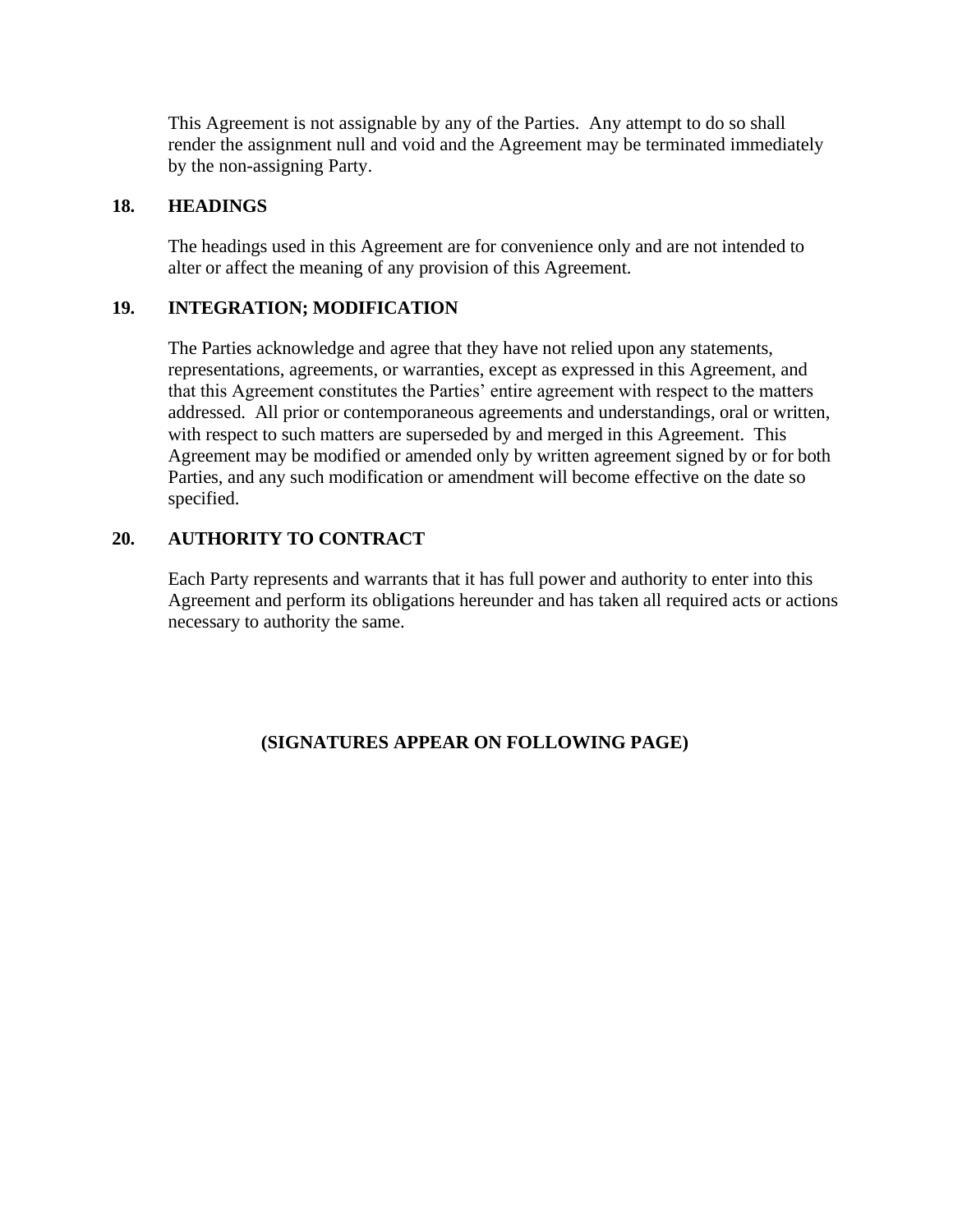IN WITNESS WHEREOF, the Parties acknowledge that they have read, understand, approve, and accept all of the provisions of this Agreement and the attached Exhibits.

DATED this \_\_\_\_\_\_ day of \_\_\_\_\_\_\_\_\_\_\_\_\_\_\_\_\_ , 20\_\_\_.

**City of Flagstaff [Grant Recipient]**

**City Manager City Manager City Manager City** 

Attest:

City Clerk

Approved as to form:

City Attorney